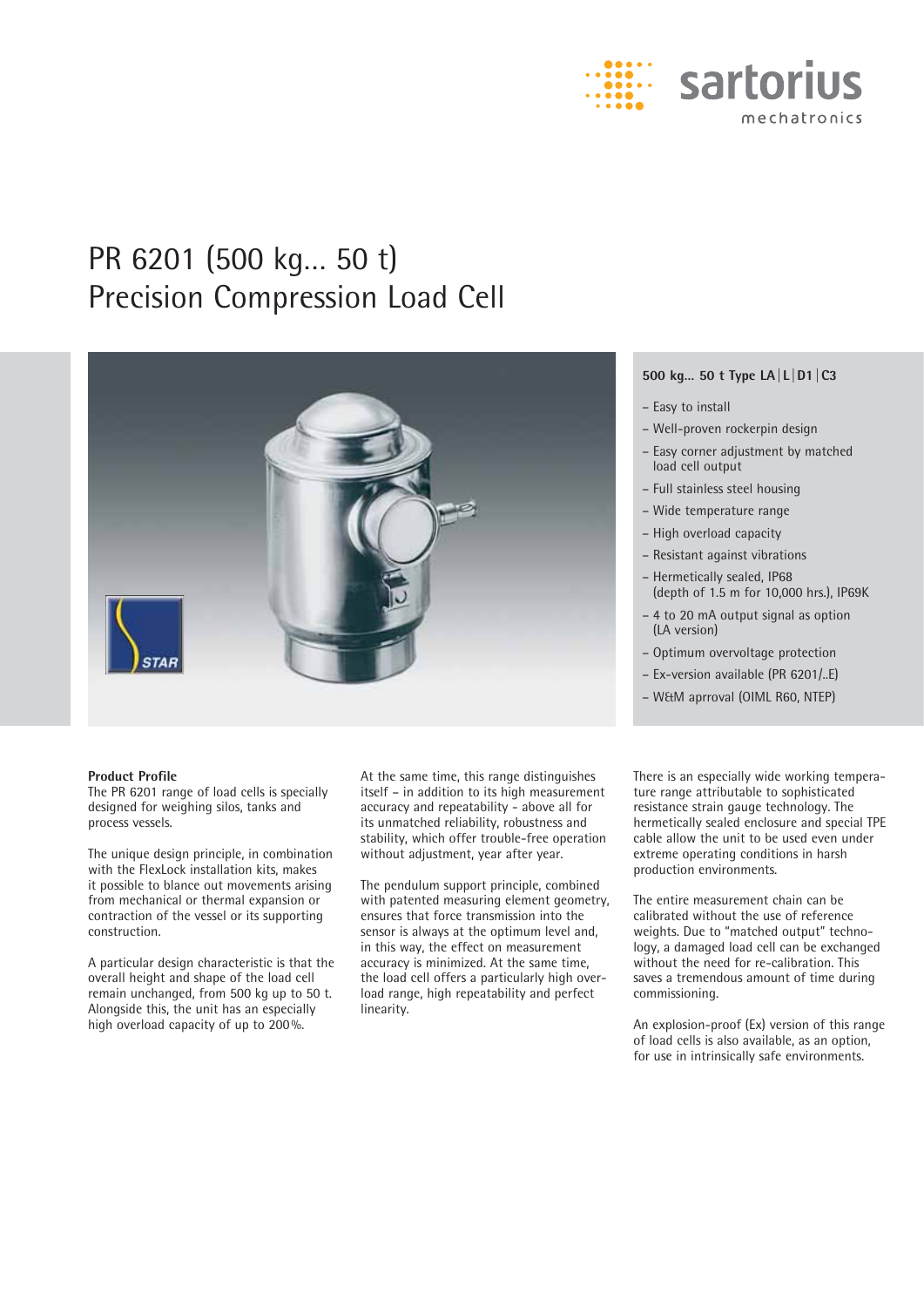### **Restoring force**

For each mm of movement that the top of the load cell shifts from the vertical axis, a horizontal restoring force is generated of: max. capacity ≤ 10 t: 0.65% max. capacity ≥ 20 t: 1.55% of the vertical load on the load cell

## **Load cell housing**

Full stainless steel housing, membrane and measuring element hermetically sealed, welded, filled with inert gas. Material-No.1.4301 (DIN 17440), equivalent to 304 S11/S15 (B.S.)

#### **Ingress Protection**

IP68, IEC529 (equivalent to NEMA 6). The load cell can be submerged in water to a depth of 1.5 m for 10,000 hours, IP69k

## **Cable**

Robust, flexible, screened Sheath: TPE Thermopl. Elastomere, grey (for PR 6201/..E: blue) Diameter: 5 mm, wires  $4 \times 0.35$  mm<sup>2</sup> Length: 5 m (500 kg - 10 t), 12 m (20 t – 50 t)

## **Bending radius**

Fixed installation: ≥ 50 mm Flexible installation: ≥ 150 mm

# **Certificate of conformity**

Valid for: PR 6201/..E Feature: II 1 G EEx ia IIC T6, II 1D IP65 T 85 °C Registration number: PTB 02 ATEX 2059, TÜV 03 ATEX 2301X

| Technical Data                 |                                                                                                                                                |                               | LA                       | L                                                                                              | D1 N                           | C <sub>3</sub>       |                         |
|--------------------------------|------------------------------------------------------------------------------------------------------------------------------------------------|-------------------------------|--------------------------|------------------------------------------------------------------------------------------------|--------------------------------|----------------------|-------------------------|
| Accuracy class                 |                                                                                                                                                |                               | 0.25                     | 0.25                                                                                           | 0.04                           | 0.015                | $\%$ $E_{max}$          |
| Minimum dead load              | lowest limit of specified measuring range                                                                                                      | $E_{\text{min}}$              | $\mathbf 0$              | $\mathbf{0}$                                                                                   | $\overline{0}$                 | $\mathbf{0}$         | $\%$ $E_{max}$          |
| Maximum capacity               | highest limit of specified measuring range                                                                                                     | $E_{\text{max}}$              | s. table                 | s. table                                                                                       | s. table                       | s. table             |                         |
| Minimum LC verification        | minimum load cell verification interval,<br>$V_{\text{min}} = E_{\text{max}}/Y$<br>interval for $E_{max} = 1,000$ kg<br>for $E_{max} = 500$ kg | Y<br>Υ<br>Y                   |                          |                                                                                                | 5,000<br>4,000<br>2,000        | 14,000               |                         |
| Rated output                   | relative output at nominal load<br>for $E_{max}$ = 50 t (LA = 420 mA)                                                                          | $C_{n}$<br>$C_{n}$            | 16 mA<br>16 mA           | $\mathbf{1}$<br>$\overline{2}$                                                                 | $\mathbf{1}$<br>$\overline{2}$ | 1<br>$\overline{2}$  | mV/V<br>mV/V            |
|                                | Tolerance on rated output permissible deviation from rated output                                                                              | $d_c$                         | < 1.0                    | < 1.0                                                                                          | < 0.25                         | < 0.07               | $\%$ C <sub>n</sub>     |
| Zero output signal             | load cell output signal under unloaded condition                                                                                               | $S_{\min}$                    | 4 $mA^*$                 | < 2.0                                                                                          | < 1.0                          | < 1.0                | $\%$ C <sub>n</sub>     |
| Repeatability error            | max. change in load cell output<br>for repeated loading                                                                                        | $\epsilon_{\textrm{\tiny R}}$ | < 0.02                   | < 0.02                                                                                         | < 0.01                         | < 0.005              | $% C_n$                 |
| Creep, during 30 min.          | max. change in load cell output<br>under nominal load                                                                                          | $d_{cr}$                      | < 0.05                   | < 0.05                                                                                         | < 0.03                         | < 0.015              | $% C_n$                 |
| Non-linearity                  | max. deviation from best straight line through zero d <sub>un</sub>                                                                            |                               | < 0.25                   | < 0.25                                                                                         | < 0.03                         | < 0.01               | $\%$ C <sub>n</sub>     |
| Hysteresis                     | max. difference in load cell output<br>between loading and unloading                                                                           | $d_{hv}$                      | < 0.25                   | < 0.25                                                                                         | < 0.04                         | < 0.015              | $% C_n$                 |
|                                | Temperature effect on $S_{min}$ max. change of $S_{min}/10$ K over $B_{\text{T}}$ referred to $C_{\text{n}}$                                   |                               | $TK_{smin}$ < 0.15       | < 0.15                                                                                         | < 0.028                        | < 0.01               | % $C_n/10K$             |
| Temperature effect on C        | max. change of C/10 K over $B_r$ referred to $C_n$                                                                                             | $TK_c$                        | < 0.1                    | < 0.1                                                                                          | < 0.03                         | < 0.01               | % $C_n/10K$             |
| Input impedance                | between supply terminals                                                                                                                       | $R_{LC}$                      | $\qquad \qquad -$        | $650 + 50$                                                                                     | $650 \pm 6$                    | $650 \pm 6$          | $\Omega$                |
| Output impedance               | between measuring terminals                                                                                                                    | $R_{o}$                       | $\overline{\phantom{0}}$ | $610 \pm 3$                                                                                    | $610 \pm 1$                    | $610\pm0.5$ $\Omega$ |                         |
| Insulation impedance           | between measuring circuit and housing at 100 $V_{\text{DC}}$                                                                                   | $R_{IS}$                      | $\overline{\phantom{0}}$ | $> 5,000 \times 10^6$ $> 5,000 \times 10^6$ $> 5,000 \times 10^6$ $\Omega$                     |                                |                      |                         |
| Insulation voltage             | between circuit and housing, PR 6201/E only                                                                                                    |                               | $\overline{\phantom{a}}$ | 500                                                                                            | 500                            | 500                  | $\vee$                  |
| Recommended<br>supply voltage  | to hold the specified performance                                                                                                              | $B_{\rm u}$                   | 2028                     | 4 24                                                                                           | 4 24                           | 424                  | $\vee$                  |
| Max. supply voltage            | permissible for continuous operation<br>without damage                                                                                         | $U_{\text{max}}$              | 28                       | 32                                                                                             | 32                             | 32                   | $\vee$                  |
| Nominal ambient<br>temp. range | to hold the specified performance                                                                                                              | $B_{\tau}$                    | $-10 +55$                | $-10 +55$                                                                                      | $-10 +55$                      | $-10 +55$ °C         |                         |
| Usable ambient<br>temp. range  | permissible for continuous<br>operation without damage                                                                                         | $B_{\tau u}$                  | $-30+55$                 | $-40 +95$                                                                                      | $-40 +95$                      | $-40 +95$ °C         |                         |
| Storage<br>temperature range   | transportation and storage                                                                                                                     | $B_{T1}$                      |                          | $-40 +70 -40 +95$                                                                              | $-40 +95$                      | $-40 +95$ °C         |                         |
| Permissible eccentricity       | permissible displacement from nominal load line                                                                                                | $S_{ex}$                      | 10                       | 10                                                                                             | 10                             | 10                   | mm                      |
| Vibration resistance           | resistance against oscillation (IEC 68-2-6 Fc)                                                                                                 |                               |                          | 20 g, 100 h, 20 g, 100 h, 20 g, 100 h, 20 g, 100 h,<br>10 150 Hz 10 150 Hz 10 150 Hz 10 150 Hz |                                |                      |                         |
| Air pressure effect            | influence of ambient air pressure on $S_{min}$<br>up to $2t$<br>3 t to 10 t<br>from 20 t                                                       | $PK_{smin}$                   | 250<br>320<br>420        | 250<br>320<br>420                                                                              | 250<br>320<br>420              | 250<br>320<br>420    | g/kPa<br>g/kPa<br>g/kPa |
| Nominal deflection             | max. elastic deformation under nominal load<br>up to 30 t<br>50t                                                                               | $S_{nom}$                     | $< 0.5$<br>$< 0.8$       | $< 0.5$<br>$< 0.8$                                                                             | $< 0.5$<br>< 0.8               | $< 0.5$<br>$< 0.8$   | mm<br>mm                |

\* Tolerance on zero output signal:  $\pm$  2% C<sub>n</sub>

Definitions acc. to VDI/VDE 2637

Data for LA version are typical values. The technical data given here serve only as a product description and must not be interpreted as guaranteed characteristics in the legal sense.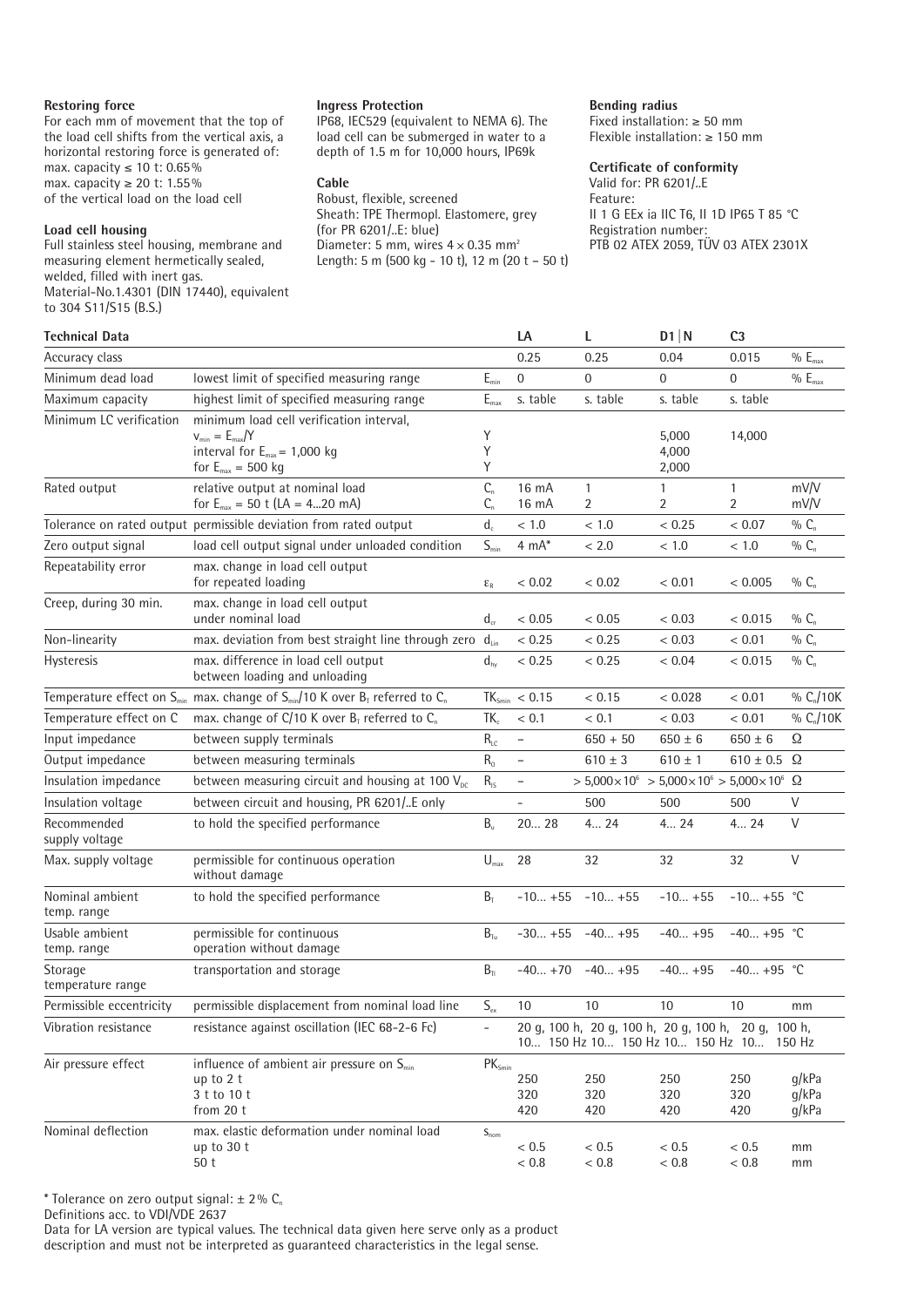



## Dimensions in mm

| $a = 24$ | $R = 15$ | $B = 150$ |
|----------|----------|-----------|
| $a = 34$ | $R = 15$ | $B = 150$ |
| $a = 56$ | $R = 35$ | $B = 220$ |
|          |          |           |

# Connection diagrams



# **Order information**

| <b>VIULI IIIIVIIII</b> ALIVII |                                    |                            |                                                 |                                                        |                                |                       |
|-------------------------------|------------------------------------|----------------------------|-------------------------------------------------|--------------------------------------------------------|--------------------------------|-----------------------|
| <b>Type</b>                   | Rated<br>Capacity $E_{\text{max}}$ | Version                    | Max. usable load<br>(in % of E <sub>max</sub> ) | <b>Destructive load</b><br>(in % of $E_{\text{max}}$ ) | Packing                        | Weight<br>$gross$ net |
| PR 6201/52 500 kg             |                                    | LA L D1 D1E                | 200 (LA:120)                                    | > 500                                                  | $240 \times 240 \times 155$ mm | 2.8 kg $1.9$ kg       |
| PR 6201/13 1t                 |                                    | LA L D1 D1E                | 200 (LA:120)                                    | > 500                                                  | $240 \times 240 \times 155$ mm | 2.8 kg $1.9$ kg       |
| PR 6201/23 2 t                |                                    | LA  L  D1   C3   D1E   C3E | 200 (LA:120)                                    | > 500                                                  | $240 \times 240 \times 155$ mm | 2.8 kg $1.9$ kg       |
| PR 6201/33 3t                 |                                    | LA  L  D1   C3   D1E   C3E | 200 (LA:120)                                    | > 500                                                  | $240\times240\times155$ mm     | 2.9 kg $ 2.0$ kg      |
| PR 6201/53 5t                 |                                    | LA  L  D1   C3   D1E   C3E | 200 (LA:120)                                    | > 500                                                  | $240\times240\times155$ mm     | 2.9 kg $ 2.0$ kg      |
| PR 6201/14 10 t               |                                    | LA  L  D1   C3   D1E   C3E | 200 (LA:120)                                    | > 500                                                  | $240\times240\times155$ mm     | 3.4 kg $ 2.5$ kg      |
| PR 6201/24 20 t               |                                    | LA  L  D1   C3   D1E   C3E | 200 (LA:120)                                    | > 500                                                  | $240 \times 240 \times 155$ mm | 5.1 kg $ 4.2$ kg      |
| PR 6201/34 30 t               |                                    | LA D1 C3 D1E C3E           | 200 (LA:120)                                    | > 500                                                  | $240 \times 240 \times 155$ mm | 5.5 kg $\vert$ 4.6 kg |
| PR 6201/54 50 t               |                                    | LA  L  D1   C3   D1E   C3E | 150 (LA:120)                                    | > 300                                                  | $240 \times 240 \times 155$ mm | 5.1 kg $ 4.2$ kg      |

For professional applications further options and a high number of additional mounting kits are available:

# **Table PR 6001**

| <b>Type</b> | <b>Description</b>                        |               | Weight net         | tare      | Order number   |
|-------------|-------------------------------------------|---------------|--------------------|-----------|----------------|
| PR 6001/00N | Universal vessel support                  | 500 kg 10 t   | $10.1$ kg          | $10.4$ kg | 9405 360 01001 |
| PR 6001/00S | Universal vessel support, stainless steel | 500 kg 10 t   | 10.9 <sub>kg</sub> | 11.2 kg   | 9405 360 01002 |
| PR 6001/01N | Universal vessel support                  | 20 t 50 t     | $10.1$ kg          | $10.4$ kg | 9405 360 01011 |
| PR 6001/01S | Universal vessel support, stainless steel | 20 t 50 t     | 10.9 <sub>kg</sub> | 11.2 kg   | 9405 360 01012 |
| PR 6001/10N | 25 kN MaxiFLEXLOCK                        | 500 kg 10 t   | $15.9$ kg          | $16.5$ kg | 9405 360 01101 |
| PR 6001/10S | 25 kN MaxiFLEXLOCK, stainless steel       | 500 kg 10 t   | 16.7 kg            | 17.3 kg   | 9405 360 01102 |
| PR 6001/11N | 25 kN MaxiFLEXLOCK                        | 20 t 50 t     | $15.9$ kg          | $16.5$ kg | 9405 360 01111 |
| PR 6001/11S | 25 kN MaxiFLEXLOCK, stainless steel       | 20 t 50 t     | 16.7 kg            | 17.3 kg   | 9405 360 01112 |
| PR 6001/20N | 50 kN MaxiFLEXLOCK                        | 500 kg 10 t   | $25.0$ kg          | 25.6 kg   | 9405 360 01201 |
| PR 6001/20S | 50 kN MaxiFLEXLOCK, stainless steel       | 500 kg 10 t   | $25.8$ kg          | 26.4 kg   | 9405 360 01202 |
| PR 6001/21N | 50 kN MaxiFLEXLOCK                        | 20 t  50 t    | 25.0 kg            | 25.6 kg   | 9405 360 01211 |
| PR 6001/21S | 50 kN MaxiFLEXLOCK, stainless steel       | $20$ t $50$ t | 25.8 kg            | 26.4 kg   | 9405 360 01212 |
| PR 6001/30N | 200 kN MaxiFLEXLOCK                       | 500 kg 10 t   | 138 kg             | 143 kg    | 9405 360 01301 |
| PR 6001/31N | 200 kN MaxiFLEXLOCK                       | $20$ t 50 t   | 138 kg             | 143 kg    | 9405 360 01311 |